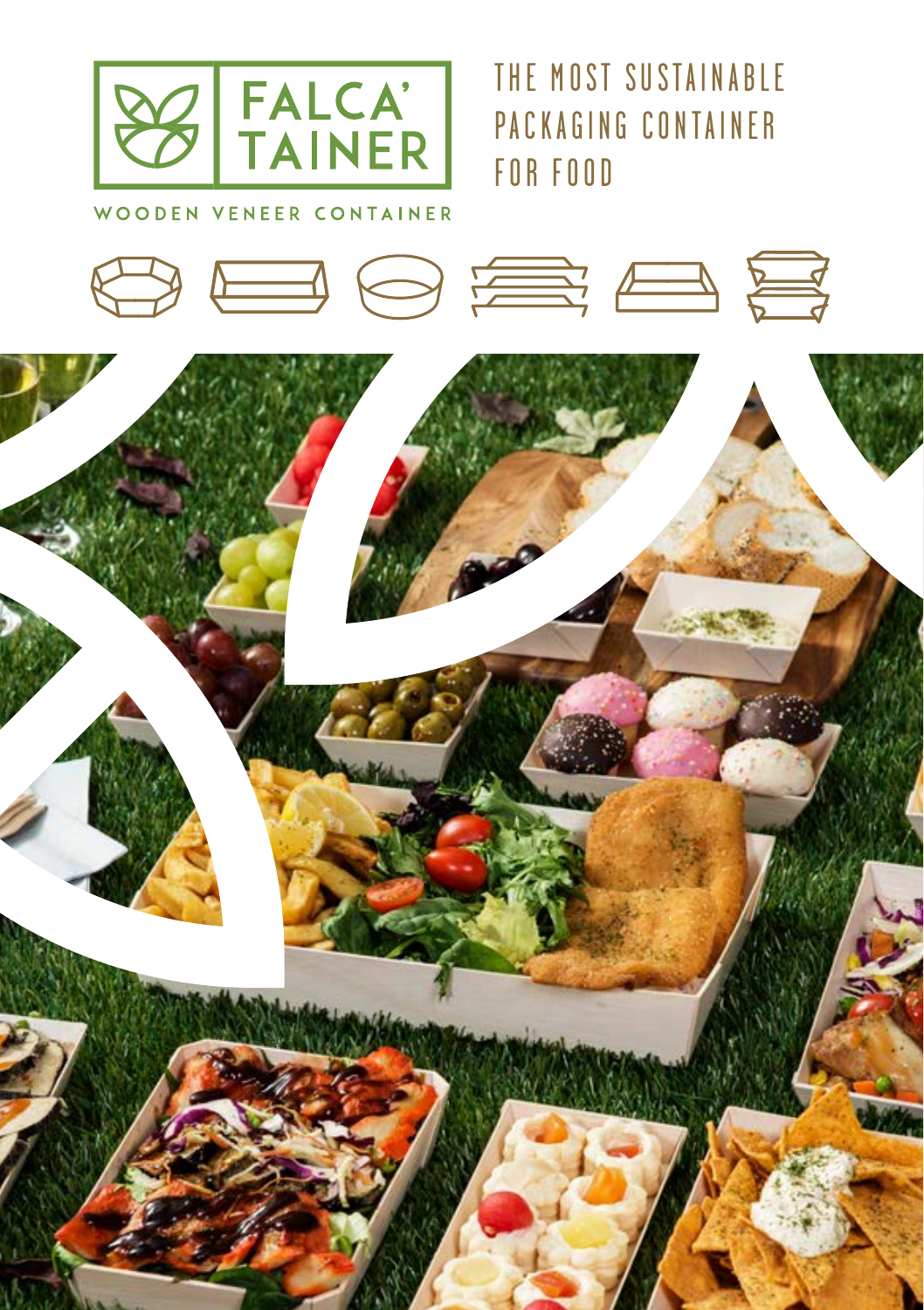# **Falca'tainer**

### THE WOODEN VENEER CONTAINER IS LINED WITH FOODGRADE GLASSINE PAPER.

Not only does it have the aesthetically rustic and organic appearance, it holds food well and in place. Be pleased by the looks and feel amazed by the hands.

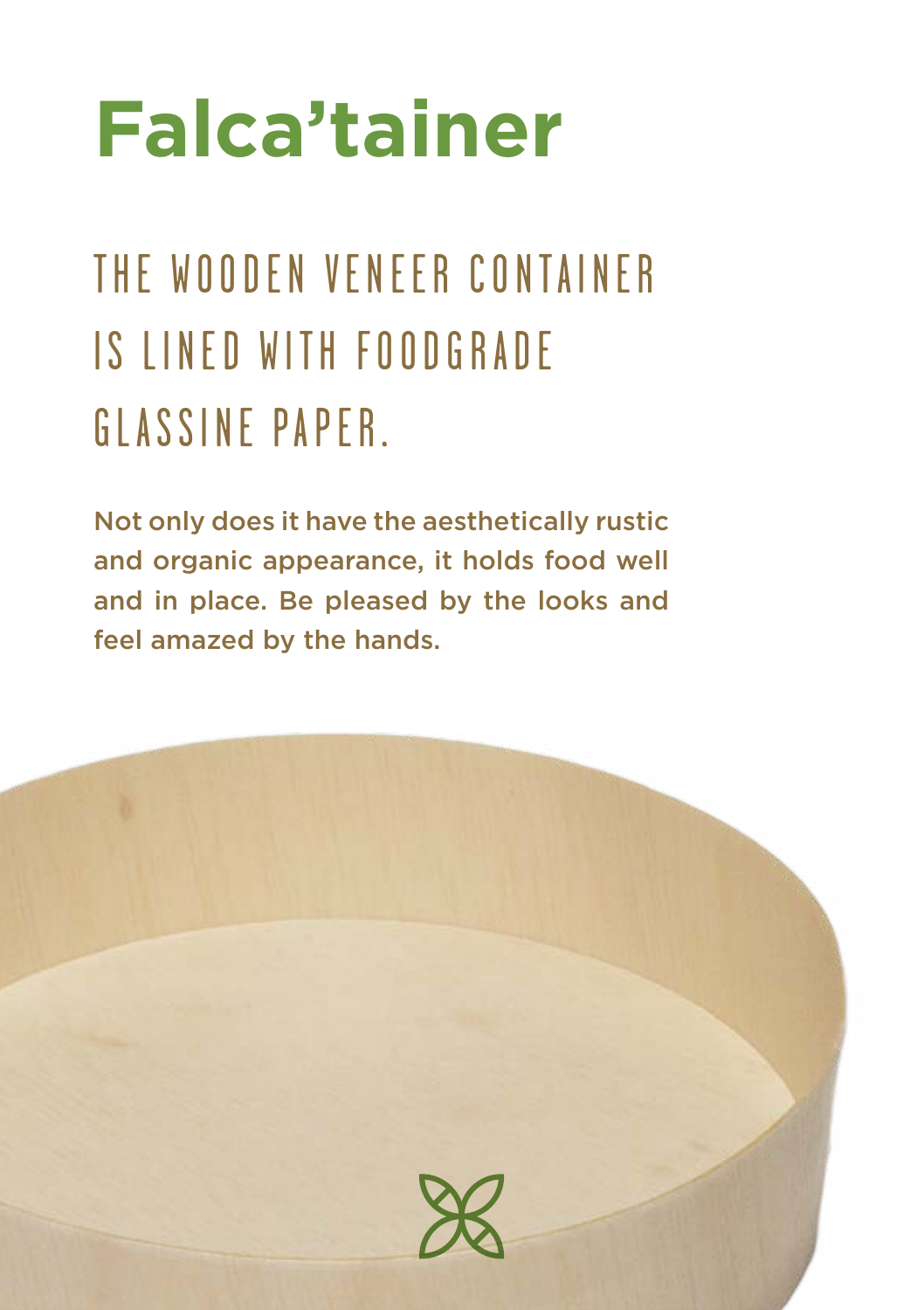### FALCA'TAINER IS STACKABLE, DIY COLLAPSIBLE, LOGO PRINTABLE AND EASY TO TRANSPORT.

It is a container that is widely used for food service and gift packaging. Falca'tainer has been successfully developed as a truly environmentally safe product.

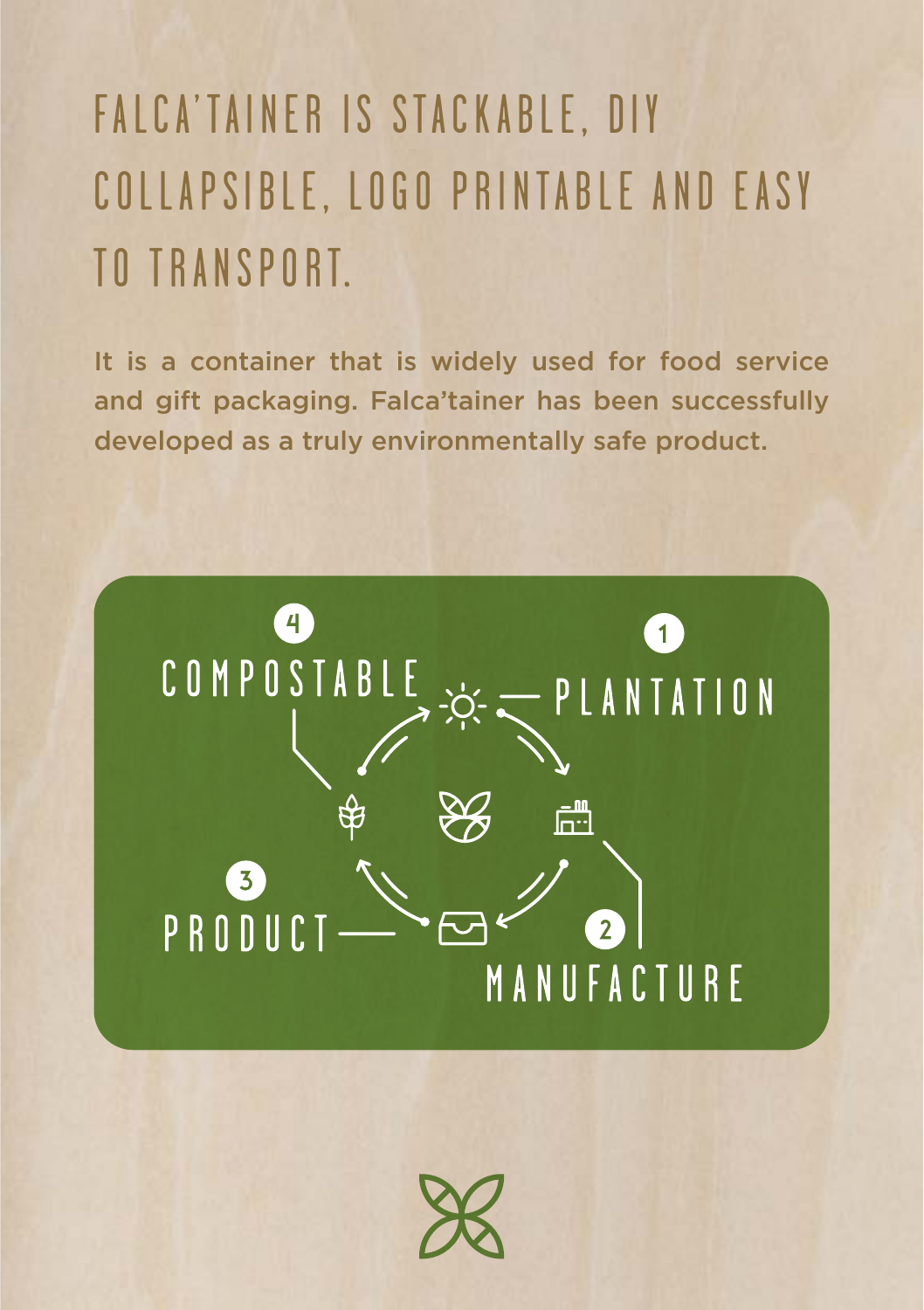# **Sustainablity**

THE BASIC RAW MATERIAL FOR FALCA'TAINER IS FALCATA, A WOOD SPECIE.

FALCATA trees are rapid, fast growing trees that only takes 5-7 years to grow and reach its average height of 15m and 35cm in diameter.

### FALCA'TAINER, AN ECO-FRIENDLY CONTAINER SOLUTION, REDUCES THE USE OF PLASTIC CONTAINERS.

while the FALCATA trees also enhance the quality of air by absorbing a large amount of CO2.

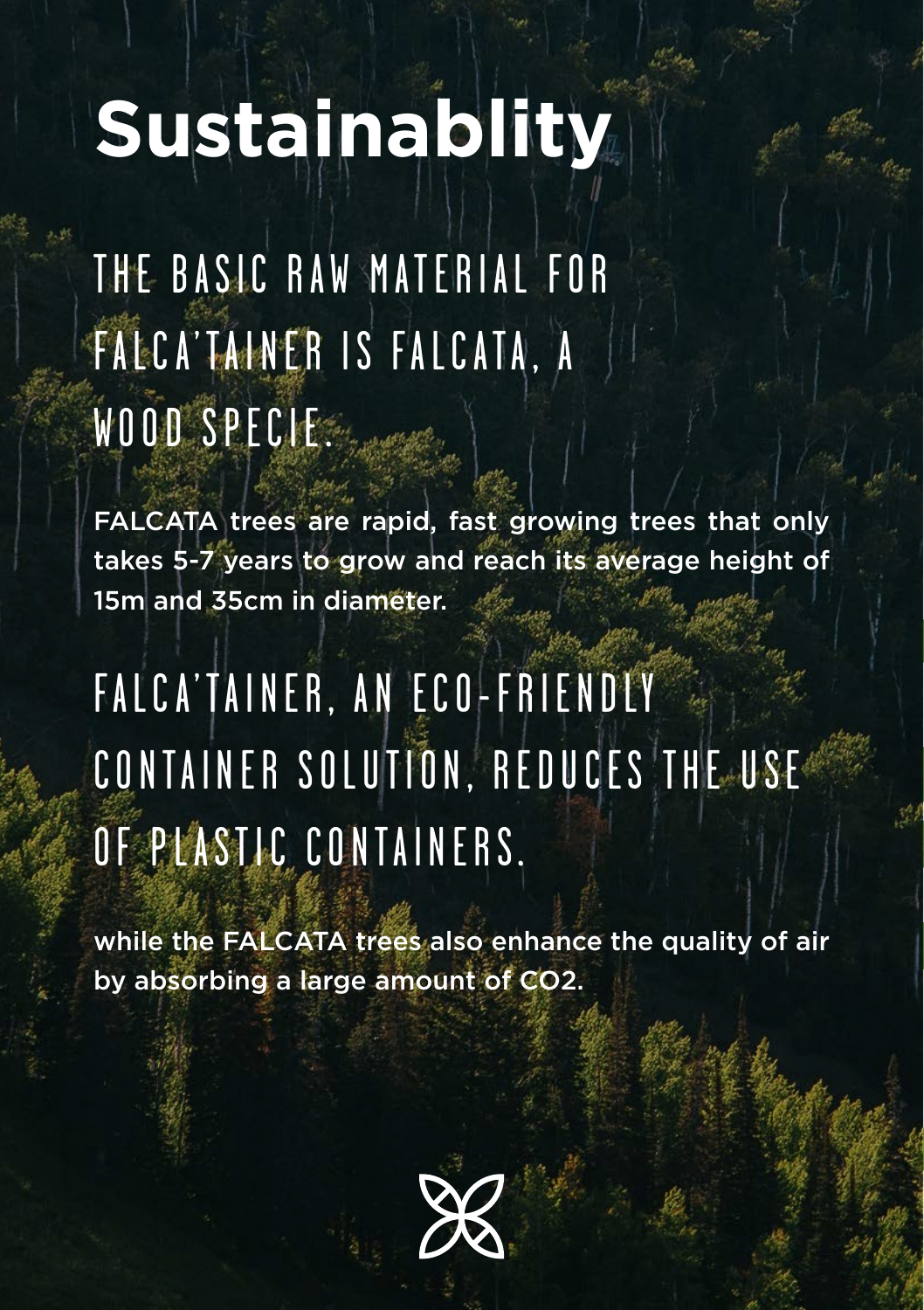### FALCA'TAINER IS THE ONE AND ONLY ENVIRONMENTALLY SUSTAINABLE PACKAGING PRODUCT IN THE MARKET TODAY.

A bio-degradable product that came from tree plantation. When you dispose of Falca'tainer it fully decomposes into earth. Offering us an environmentally friendly alternative that moves away from the traditional paper and plastic packaging. Join us to create a green and clean future.

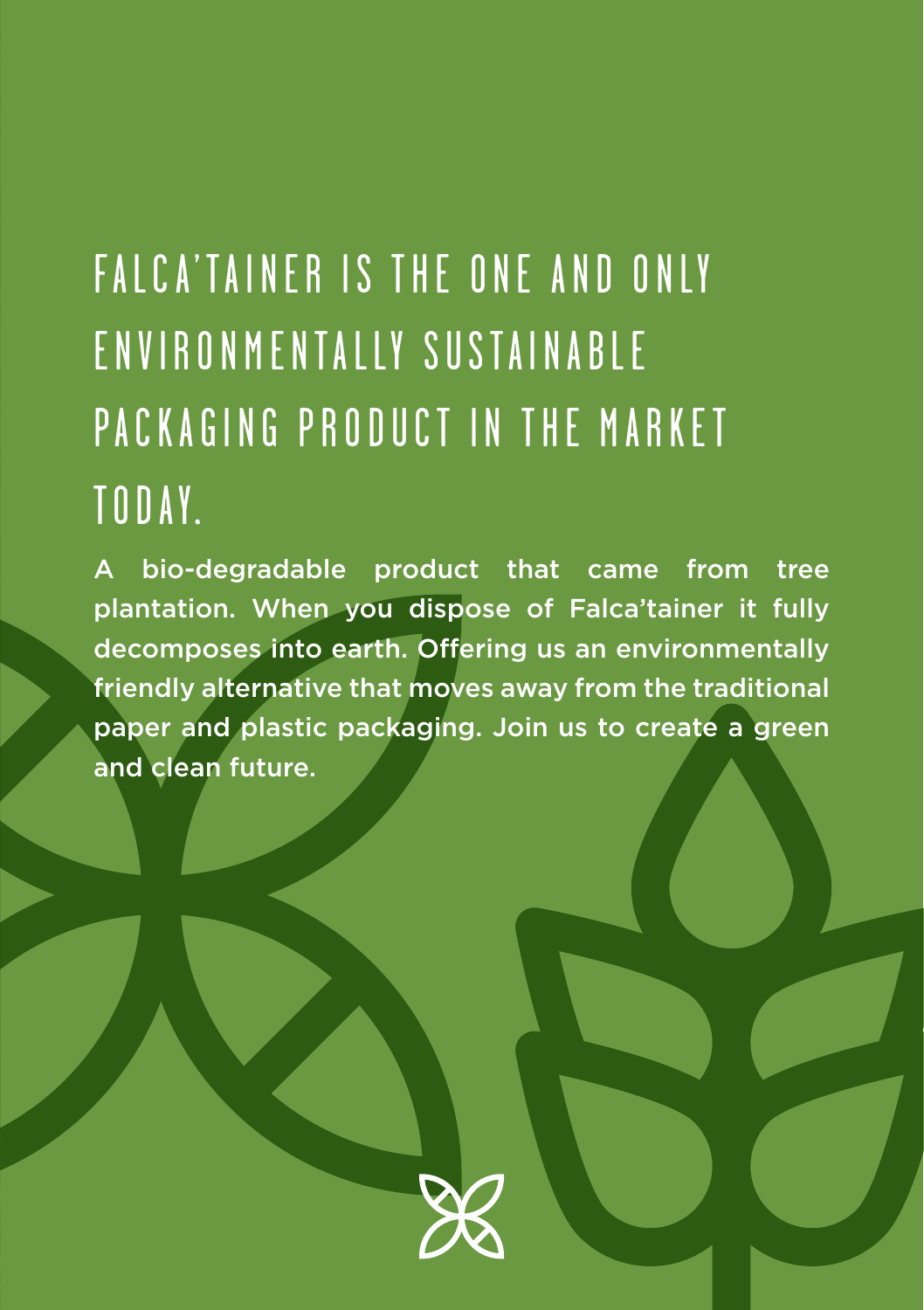# **Products**



## R E C T A N G U L A R **OBLONG**

### OCTAGON

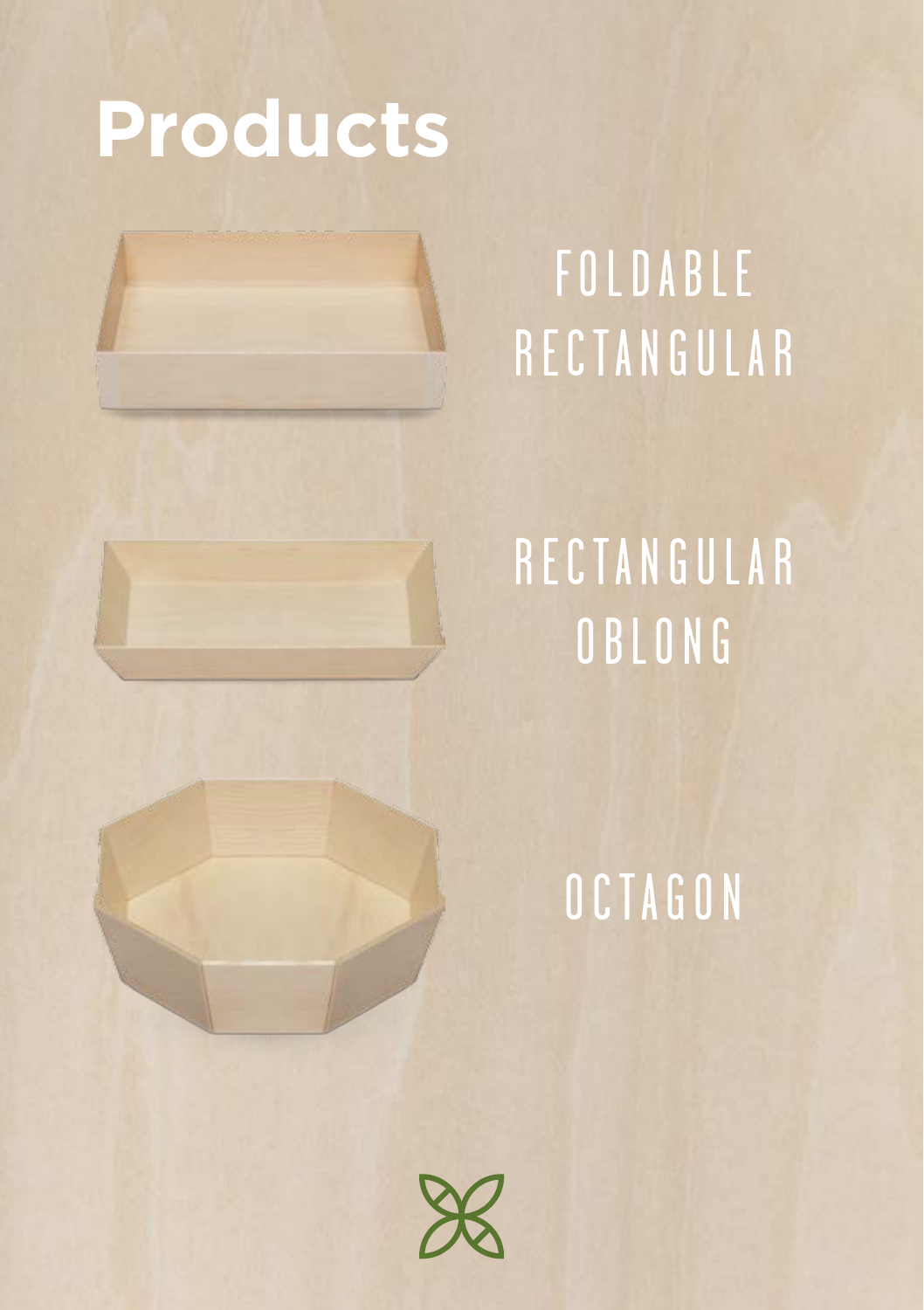# **STACKABLE** RECTANGULAR. SQUARE OBLONG W/FOOT

**ROUND** 

## PLASTIC CLEAR / WOODEN LID